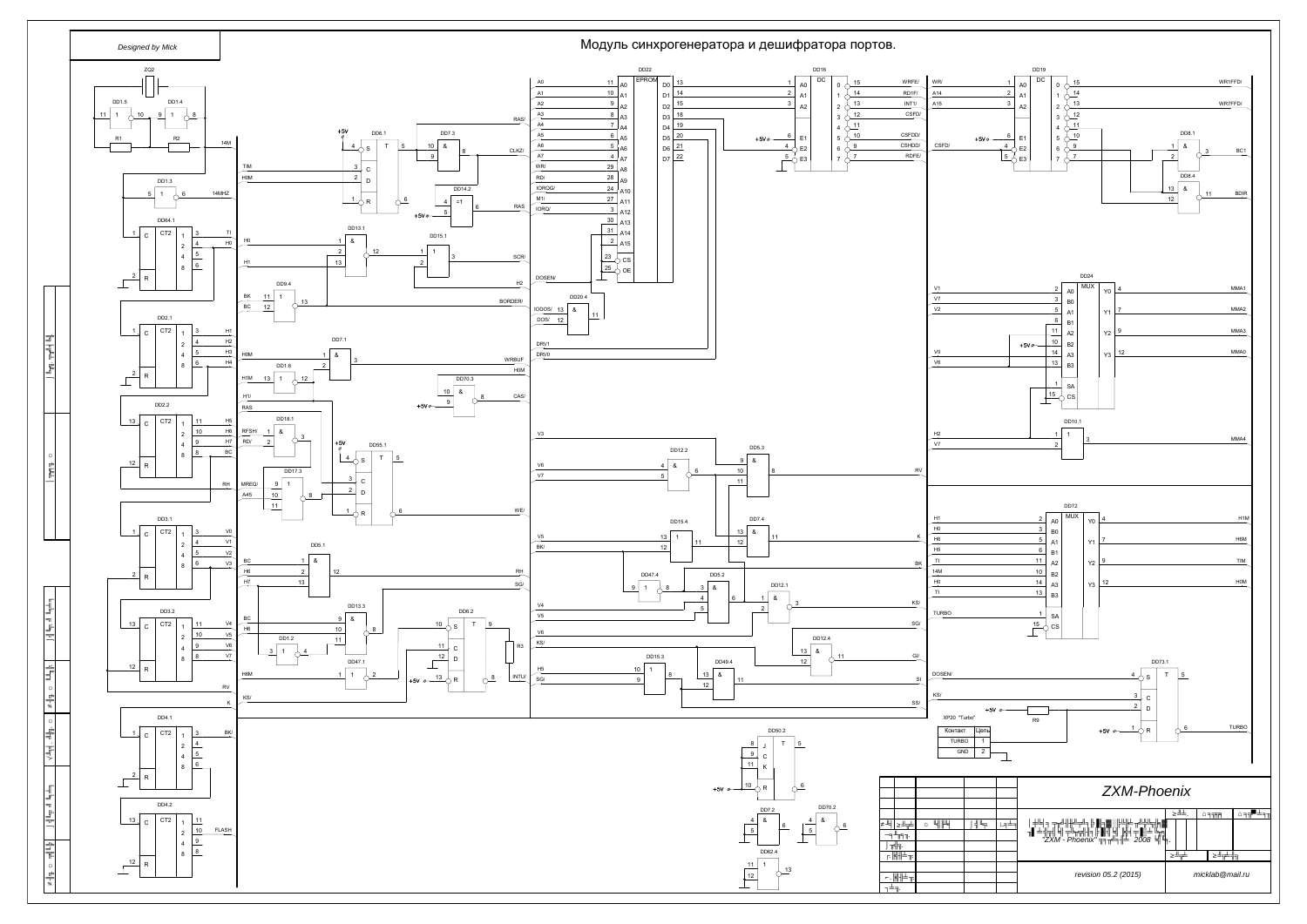*Инв. подл. Подп. дата Взам. инв. Инв. дубл. Подп. дата*

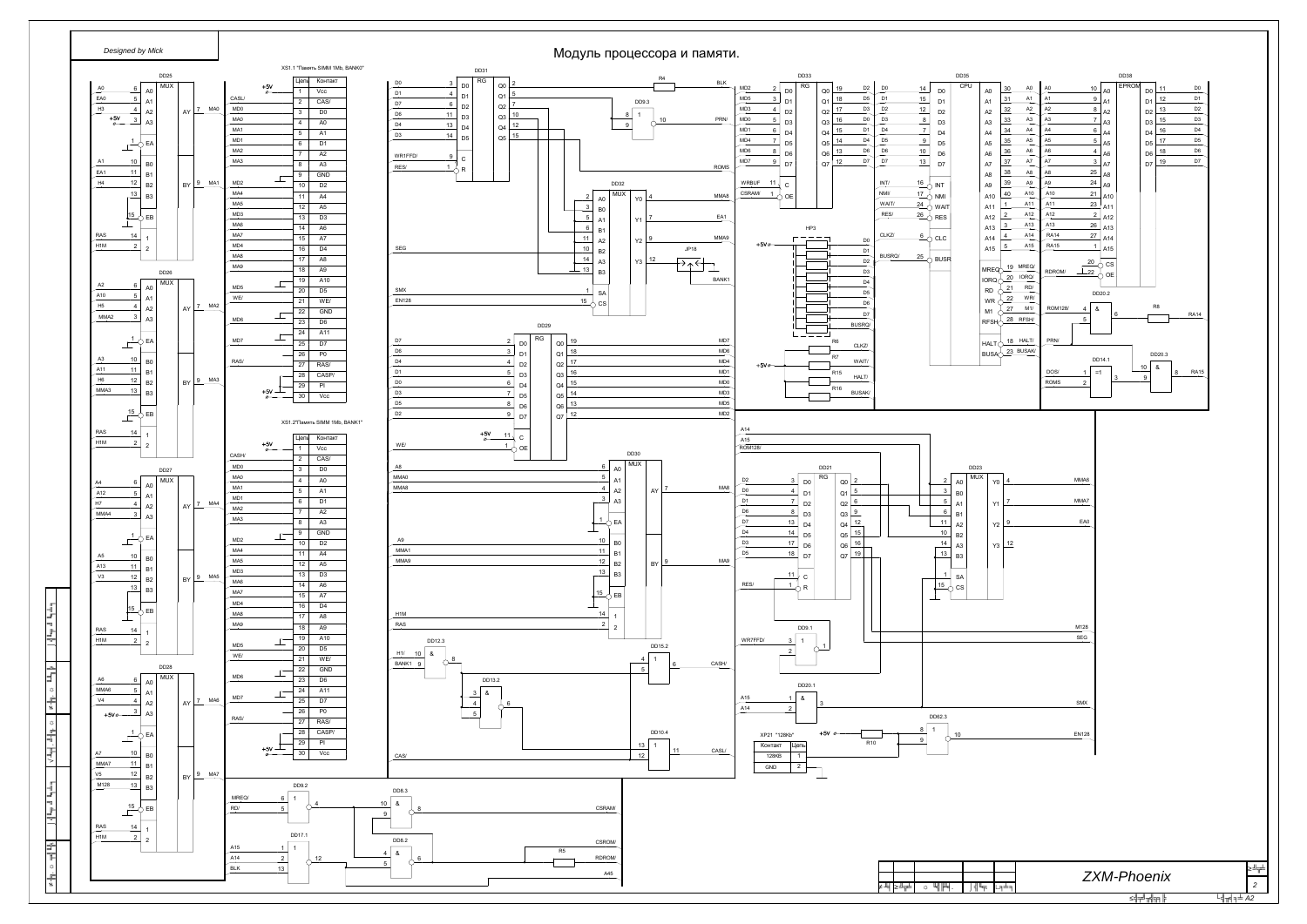*.*



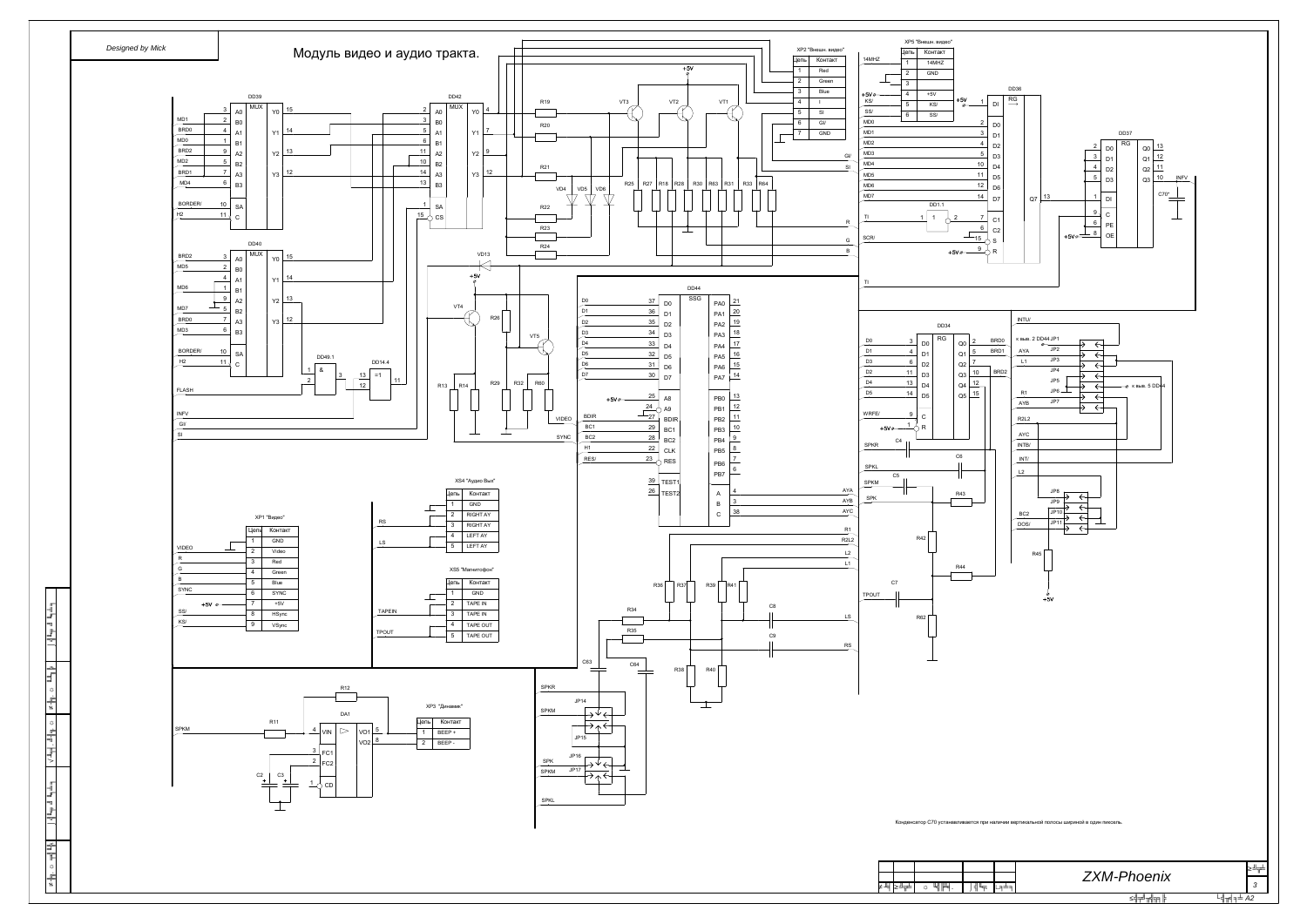*Инв. подл*

*Подп. дата Взам. инв. Инв. дубл*

*Подп. дата*

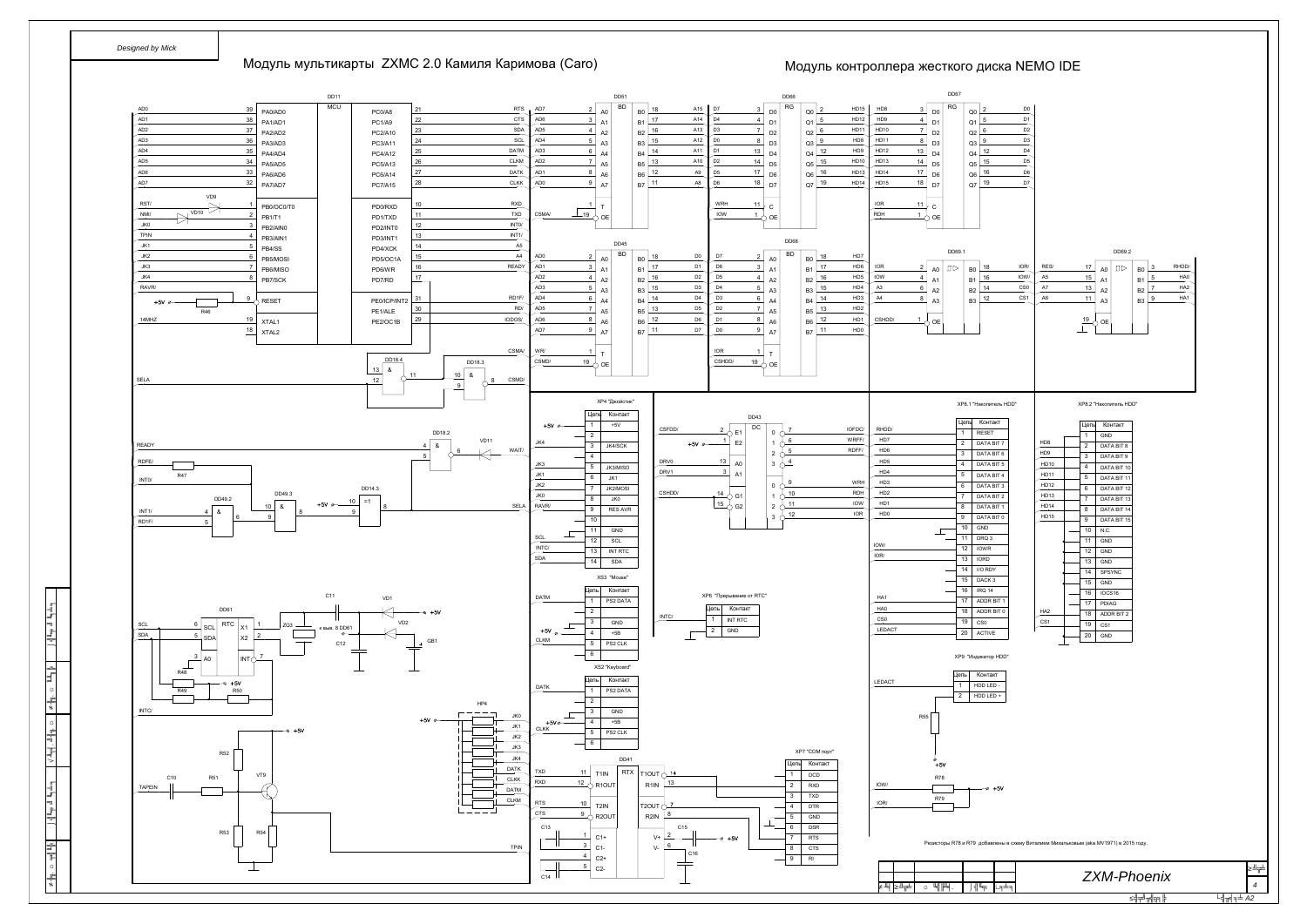*Инв. подл*

*Подп. дата Взам. инв. Инв. дубл*

*Подп. дата*

|   |                | ХР10.1 "Дисковод" |  |
|---|----------------|-------------------|--|
|   | Цепь           | Контакт           |  |
|   | 1              | <b>GND</b>        |  |
|   | $\overline{2}$ | <b>GND</b>        |  |
|   | 3              | <b>GND</b>        |  |
|   | 4              | <b>GND</b>        |  |
|   | 5              | <b>GND</b>        |  |
|   | 6              | <b>GND</b>        |  |
|   | $\overline{7}$ | <b>GND</b>        |  |
|   | 8              | <b>GND</b>        |  |
|   | 9              | <b>GND</b>        |  |
|   | 10             | <b>GND</b>        |  |
|   | 11             | <b>GND</b>        |  |
|   | 12             | <b>GND</b>        |  |
|   | 13             | <b>GND</b>        |  |
|   | 14             | GND               |  |
|   | 15             | <b>GND</b>        |  |
|   | 16             | <b>GND</b>        |  |
| E | 17             | <b>GND</b>        |  |
|   |                |                   |  |